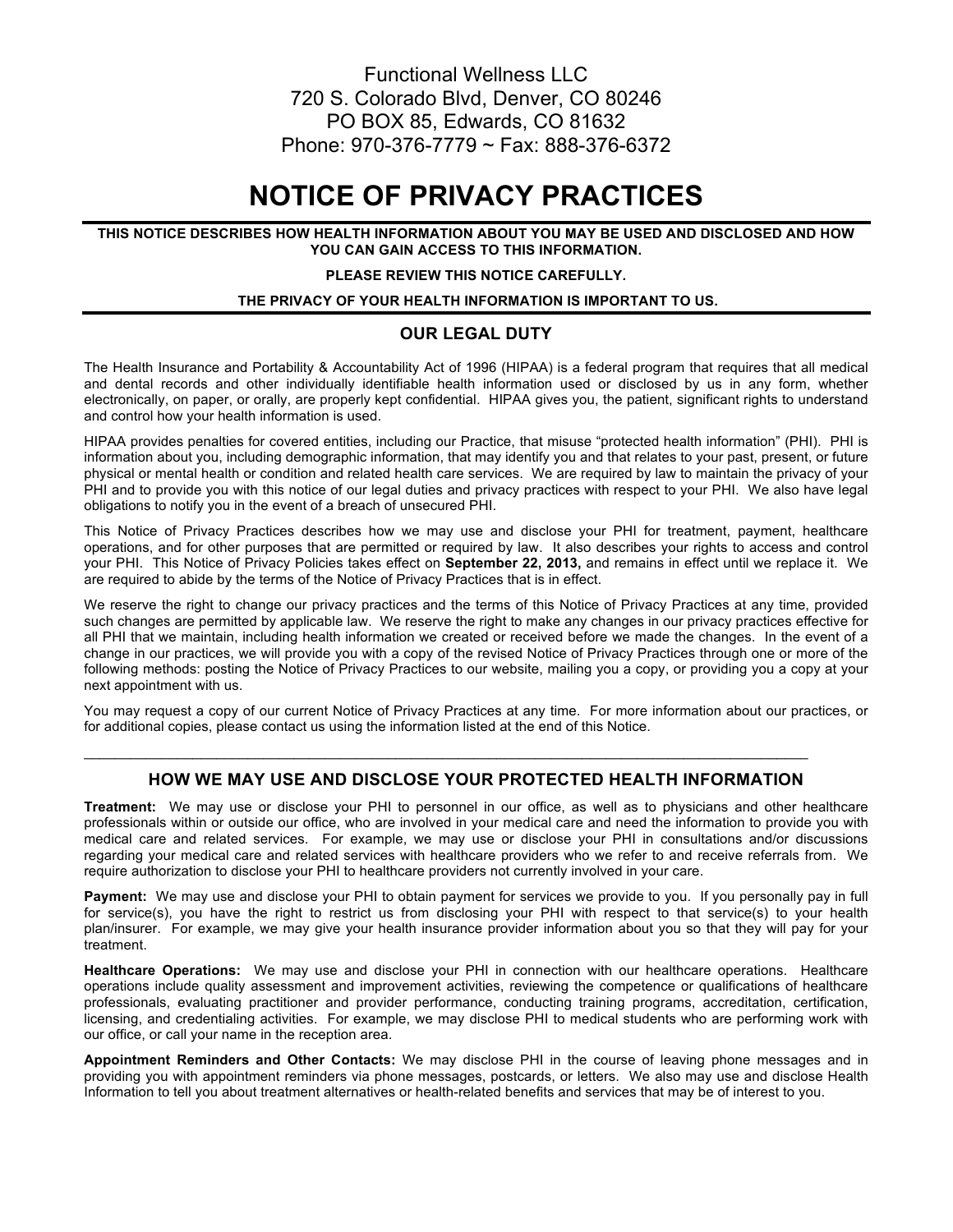**Business Associates:** We may disclose PHI to our business associates, such as billing services or healthcare professionals providing services as independent contractors, for the purpose of performing specified functions on our behalf and/or providing us with services. PHI will only be used or disclosed if the information is necessary for such functions or services. All of our business associates are obligated to protect the privacy of PHI and are not allowed to use or disclose any PHI other than as specified in our contract with them.

**Your Family, Friends, and Representatives:** We may use or disclose PHI to notify or assist in the notification of a family member, domestic partner, close personal friend, your personal representative, an entity assisting in a disaster relief effort, or another person responsible for or involved in your care. If you are present, prior to use or disclosure of PHI we will provide you with an opportunity to object to such uses or disclosures. In the event of your incapacity, your death, or in emergency circumstances, if deemed appropriate based upon our professional judgment, we will disclose PHI that is directly relevant to the person's involvement in your care. We may inform such person(s) of your location, your general condition, or death. We will also use our professional judgment and our experience with common practice to make reasonable inferences of your best interest in allowing a person to obtain prescriptions, medical supplies, x-rays, or other similar forms of PHI on your behalf. We will not disclose PHI to such an individual if doing so would be inconsistent with any of your prior wishes that are known by us.

**Abuse or Neglect:** We may disclose your PHI to appropriate authorities if we reasonably believe that you are a possible victim of abuse, neglect, or domestic violence, or the victim of other crimes. We may disclose your PHI to the extent necessary to avert a serious threat to your health or safety or the health or safety of others.

**Coroners, Medical Examiners and Funeral Directors:** We may release PHI to coroners or medical examiners as necessary, for such purposes as identifying a deceased person or determining the cause of death. We also may release PHI to funeral directors as necessary for their duties.

**National Security:** Under certain circumstances, we may disclose PHI to military authorities. We may disclose PHI to authorized federal officials as required for lawful intelligence, counterintelligence, and other national security activities. Under certain circumstances, we may disclose PHI to a correctional institution or law enforcement official with whom you are in lawful custody.

**Fundraising:** We may contact you in relation to fundraising activities, however you have the right to opt out of receiving such communications.

**Data Breach Notification Purposes:** We may use or disclose your PHI to provide legally required notices of unauthorized access to or disclosure of your PHI.

**Required by Law:** We may use or disclose your PHI when we are required to do so by law. Such circumstances include, but are not limited to, compliance with a court order, mandatory reporting due to serious or imminent threats to the public, mandatory reporting of child abuse or neglect, in response to government agency audits or investigations, and reporting disclosures to the Secretary of the Department of Health and Human Services as necessary for the purpose of investigating or determining our compliance with HIPAA and Health Information Technology for Economic and Clinical Health Act (HITECH) rules.

#### **YOU MAY PROVIDE ADDITIONAL AUTHORIZATION**

 $\mathcal{L}_\mathcal{L} = \mathcal{L}_\mathcal{L} = \mathcal{L}_\mathcal{L} = \mathcal{L}_\mathcal{L} = \mathcal{L}_\mathcal{L} = \mathcal{L}_\mathcal{L} = \mathcal{L}_\mathcal{L} = \mathcal{L}_\mathcal{L} = \mathcal{L}_\mathcal{L} = \mathcal{L}_\mathcal{L} = \mathcal{L}_\mathcal{L} = \mathcal{L}_\mathcal{L} = \mathcal{L}_\mathcal{L} = \mathcal{L}_\mathcal{L} = \mathcal{L}_\mathcal{L} = \mathcal{L}_\mathcal{L} = \mathcal{L}_\mathcal{L}$ 

**Marketing Uses:** We may only use or disclose your PHI for marketing purposes if you authorize us to do so. Such authorization would allow us to disclose PHI to a third party vendor business associate for the purpose of providing you with targeted supplementary products or services when your physician believes such offerings will be of value to you. Your authorization may be revoked in writing at any time. Revocation of authorization will not affect any use or disclosures permitted by your authorization while it was in effect.

**Sale:** We may only use or disclose your PHI in a manner that constitutes a sale of information if you authorize us to do so. Your authorization may be revoked in writing at any time. Revocation of authorization will not affect any use or disclosures permitted by your authorization while it was in effect.

**To Others Upon Your Specific Authorization:** In addition to our use of PHI as described in this Notice of Privacy Practices, you may give us written authorization to use your PHI or to disclose it to anyone for any purpose. If you give us an authorization, you may revoke it in writing at any time. Your revocation will not affect any use or disclosures permitted by your authorization while it was in effect. If the Practice maintains any psychotherapy notes, they will not be released unless you sign an authorization or if otherwise required by law. Consistent with the Genetic Information Nondiscrimination Act (GINA), our Practice will not use or disclose your genetic information to insurance providers or others for underwriting purposes.

#### **PATIENT RIGHTS**

 $\mathcal{L}_\mathcal{L} = \mathcal{L}_\mathcal{L} = \mathcal{L}_\mathcal{L} = \mathcal{L}_\mathcal{L} = \mathcal{L}_\mathcal{L} = \mathcal{L}_\mathcal{L} = \mathcal{L}_\mathcal{L} = \mathcal{L}_\mathcal{L} = \mathcal{L}_\mathcal{L} = \mathcal{L}_\mathcal{L} = \mathcal{L}_\mathcal{L} = \mathcal{L}_\mathcal{L} = \mathcal{L}_\mathcal{L} = \mathcal{L}_\mathcal{L} = \mathcal{L}_\mathcal{L} = \mathcal{L}_\mathcal{L} = \mathcal{L}_\mathcal{L}$ 

**Access:** You have the right to inspect and receive copies of your PHI, or to receive your PHI electronically, with limited exceptions. You may also request that we prepare a summary or an explanation of your PHI. If we maintain your PHI in electronic format, you may request to view your PHI in that format. You may request that we provide copies or the summary in a format other than photocopies. We will use the format you request unless it is not practicable. To obtain copies or a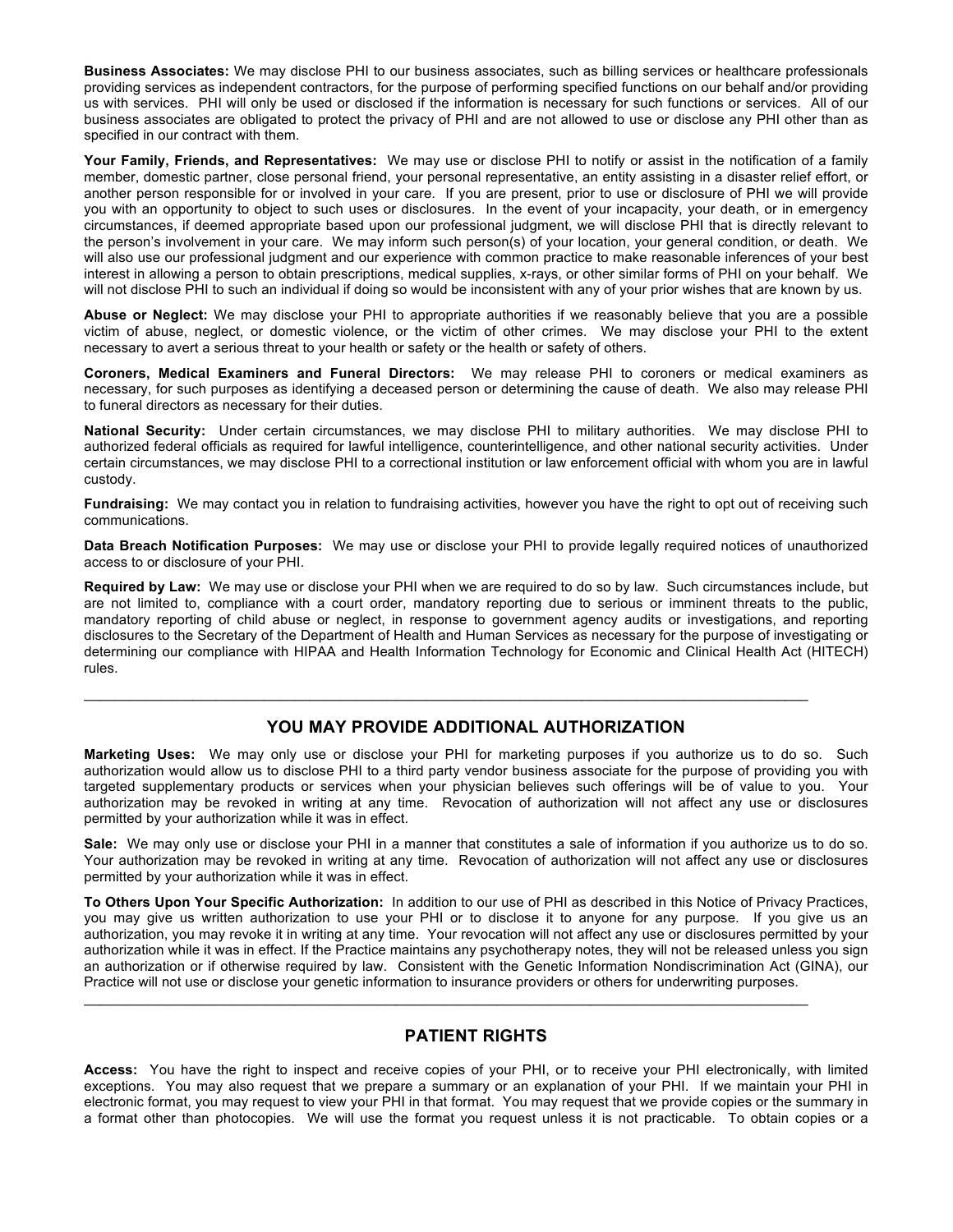summary, you must make a request in writing and provide us a reasonable amount of time to respond, generally thirty (30) days. You may send a letter to or request a form from us using the contact information listed at the end of this Notice of Privacy Practices. We will charge you a reasonable cost-based fee for expenses such as copies, postage, scanning cost, electronic data compilation costs, and/or staff time. Contact us using the information listed at the end of this Notice of Privacy Practices for a full explanation of fees for your request.

**Notification of a Breach:** We will notify you of a breach of your unsecured PHI, as required by HIPAA and the Health Information Technology for Economic and Clinical Health Act (HITECH).

**Disclosure Accounting:** You have the right to receive a list of instances, if any, in which we or our business associates or their subcontractors disclosed your PHI for purposes other than treatment, payment, healthcare operations, and other permitted uses as described in this Notice of Privacy Practices, for the last 3 years. If you request this accounting more than once in a 12-month period, we may charge you a reasonable, cost-based fee for responding to the additional requests. You have the right to request such an accounting in an electronic format.

**Restrictions:** You have the right to request that we place additional restrictions on our use or disclosure of your PHI. We are not required to agree to these additional restrictions, but if we do, we will abide by our agreement, except in emergency circumstances.

**Electronic, Alternative, or Confidential Communication:** You have the right to request, in writing, that we communicate with you about your PHI by alternative means, such as in electronic format, or to alternative locations. Your request must specify the alternative means or location, and provide satisfactory explanation regarding how payments will be handled under the alternative means or location you request.

**Amendment:** You have the right to request, in writing, that we amend your PHI. Your request must explain why the information should be amended. We may deny your request under certain circumstances.

**Electronic Notice:** If you receive this Notice of Privacy Practices on our website or by e-mail, you are entitled to receive a copy in written form.

#### **QUESTIONS AND COMPLAINTS**

 $\mathcal{L}_\mathcal{L} = \mathcal{L}_\mathcal{L} = \mathcal{L}_\mathcal{L} = \mathcal{L}_\mathcal{L} = \mathcal{L}_\mathcal{L} = \mathcal{L}_\mathcal{L} = \mathcal{L}_\mathcal{L} = \mathcal{L}_\mathcal{L} = \mathcal{L}_\mathcal{L} = \mathcal{L}_\mathcal{L} = \mathcal{L}_\mathcal{L} = \mathcal{L}_\mathcal{L} = \mathcal{L}_\mathcal{L} = \mathcal{L}_\mathcal{L} = \mathcal{L}_\mathcal{L} = \mathcal{L}_\mathcal{L} = \mathcal{L}_\mathcal{L}$ 

If you have any concerns that we may have violated your privacy rights, or if you disagree with a decision we made about access to your PHI or in response to a request you made to amend or restrict the use or disclosure of your PHI, or to have us communicate with you by alternative means or at alternative locations, you may contact us using the information listed below.

In addition, you may submit a written complaint to the U.S. Department of Health and Human Services. We will provide you with the contact information for filing a complaint upon request. We support your right to the privacy of your PHI. We will not retaliate in any way if you choose to file a complaint with us or with the U.S. Department of Health and Human Services.

If you would like additional information regarding our privacy practices, or if you have questions or concerns, please contact us as indicated below.

**Contact Officer:** Jacqui Slavin

| 720 S. Colorado Blvd, Denver, CO 80246 ~ PO BOX 85, Edwards, CO 81632 |
|-----------------------------------------------------------------------|
| 970-376-7779                                                          |
| 888-376-6372                                                          |
| functionalwellness@live.com                                           |
|                                                                       |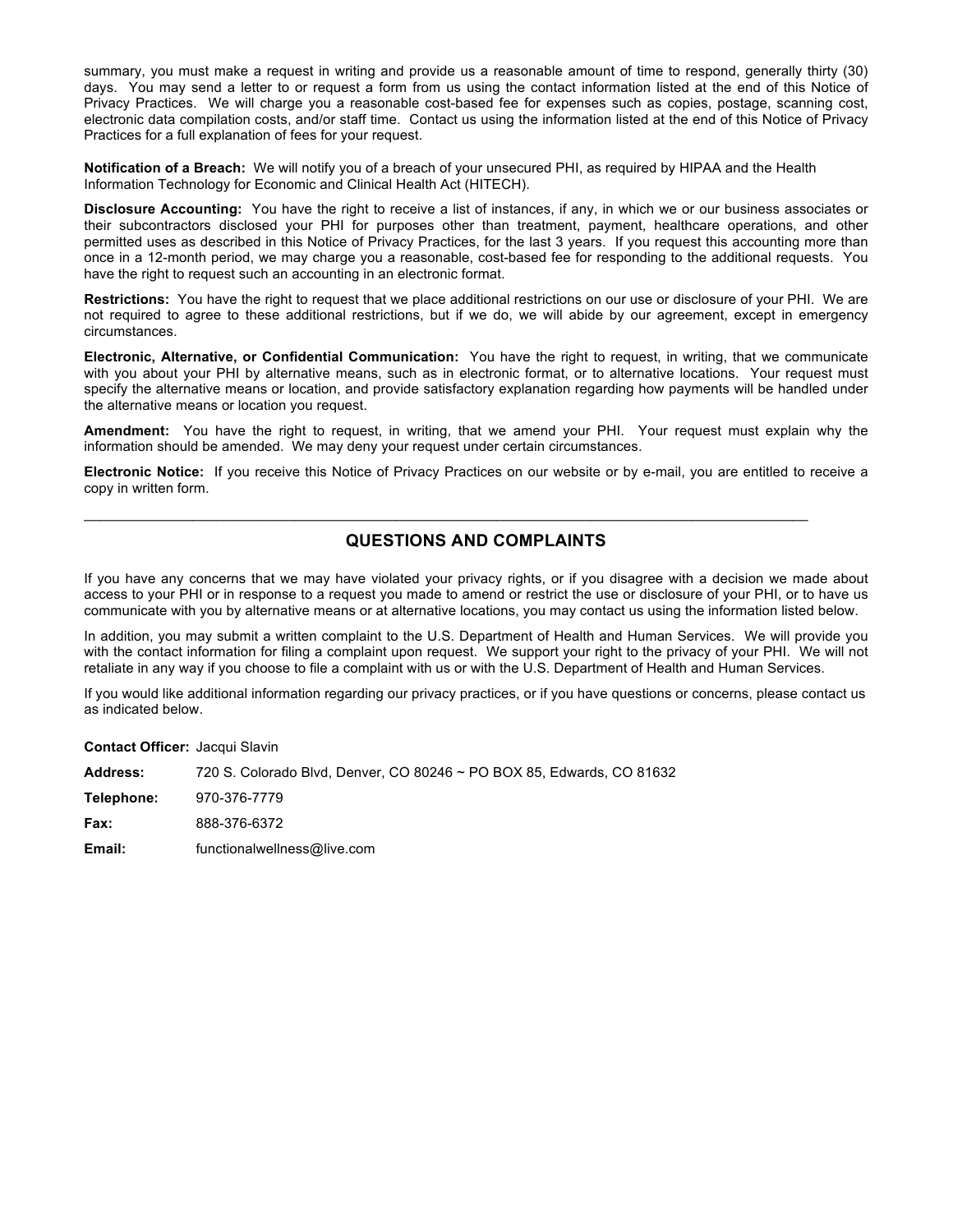## Functional Wellness LLC 720 S. Colorado Blvd, Denver, CO 80246 PO BOX 85, Edwards, CO 81632 Phone: 970-376-7779 ~ Fax: 888-376-6372

## **NOTICE OF MATERIAL CHANGES TO OUR PRIVACY PRACTICES POLICY**

## **EFFECTIVE: SEPTEMBER 22, 2013**

#### **BACKGROUND**

The Health Insurance and Portability & Accountability Act of 1996 (HIPAA) gives individuals the right to be informed of their healthcare providers' privacy practices and the right to understand and control how their health information is used. Healthcare providers are required to develop and distribute a notice that provides a clear explanation of these rights and practices. Our Practice has made material changes to our privacy practices, consistent with legal changes to HIPAA and the Health Information Technology for Economic and Clinical Health Act (HITECH). We will be providing all of our patients with our revised and updated Notice of Privacy Practices, and requesting a signed acknowledgment of receipt from each patient.

#### **SUMMARY OF MATERIAL CHANGES TO OUR PRIVACY PRACTICES:**

- We have added a statement to our Privacy Practices acknowledging that we may not use or disclose your protected health information for marketing purposes, including disclosures that constitute sales, without your authorization.
- We will be issuing new Patient Release of Records Authorization forms that allow patients to choose whether to allow or limit the Practice from disclosing their protected health information in certain ways, to include opting out of fundraising communications.
- If the Practice maintains a patient's psychotherapy notes, they will not be released unless you the patient signs an authorization or if otherwise required by law.
- Patients have the right to restrict the Practice from disclosing certain protected health information to health plan providers if the patient personally pays for their service in full.
- We have revised our internal privacy breach reporting practices to comply with 2013 changes in the HIPAA and HITECH privacy rules, and patients have a right to receive a notification of breaches of unsecured protected health information.
- Consistent with the Genetic Information Nondiscrimination Act (GINA), our Practice will not use or disclose any genetic information to insurance providers or others for underwriting purposes.

If you would like additional information regarding our privacy practices, or if you have questions or concerns, please contact us as indicated below.

| <b>Address:</b> | 720 S. Colorado Blvd, Denver, CO 80246 ~ PO BOX 85, Edwards, CO 81632 |
|-----------------|-----------------------------------------------------------------------|
| Telephone:      | 970-376-7779                                                          |
| Fax:            | 888-376-6372                                                          |
| Email:          | functionalwellness@live.com                                           |